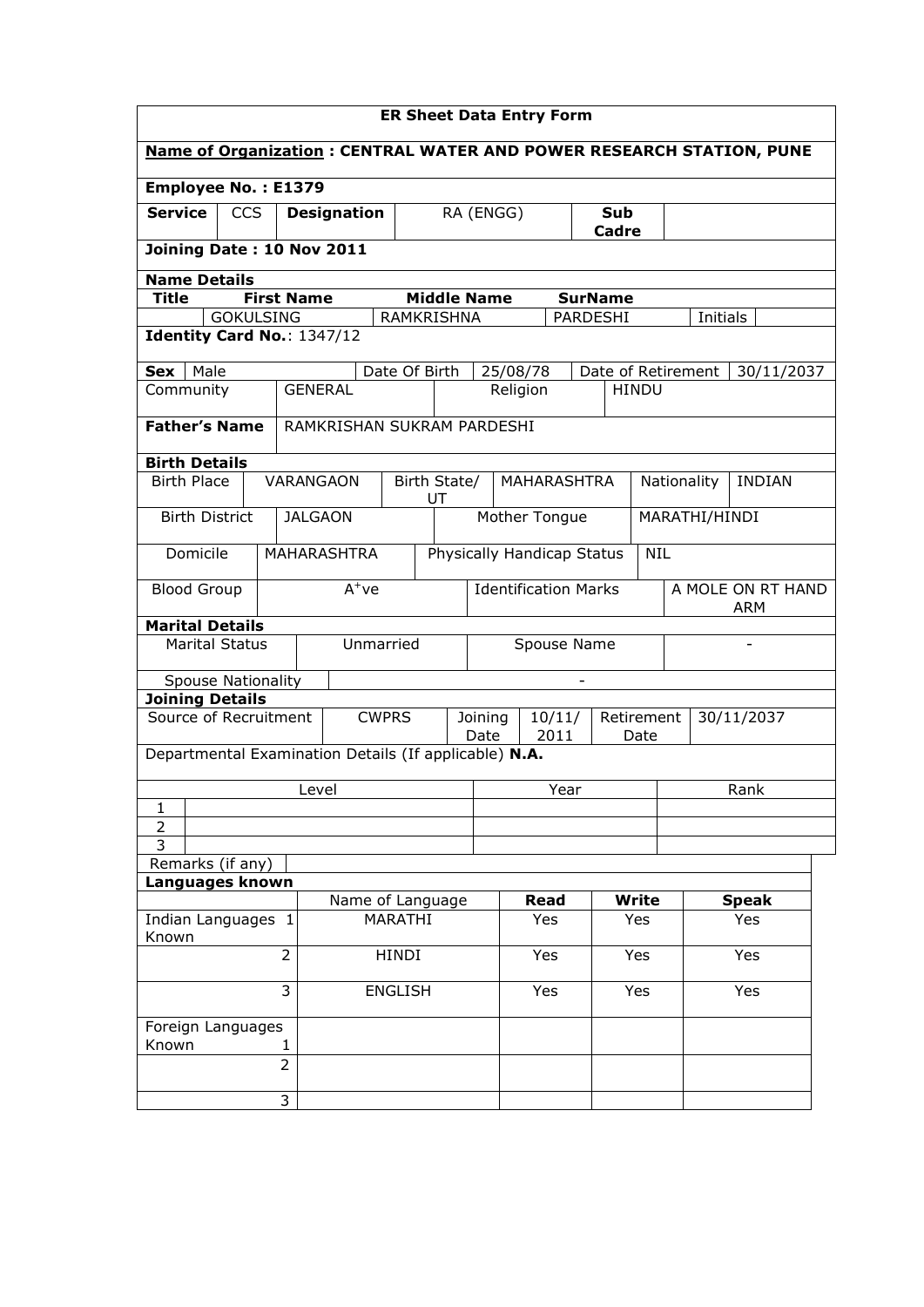## Details of deputation (if applicable)

| Name of the Office | Post held at that<br>time in parent office | Name of post<br>(selected for<br>deputation | Period of deputation |      |  |
|--------------------|--------------------------------------------|---------------------------------------------|----------------------|------|--|
| -                  |                                            |                                             | Since                | From |  |
|                    |                                            |                                             |                      |      |  |

Details of Foreign Visit Sl. No. Place of Visit | Date of visit Post held at that time Whether it is a personal or official visit Details of visit - - - - - Transfer/Posting Detail (if applicable)

| Place                    | Period of posting |      |  |  |  |  |  |  |  |
|--------------------------|-------------------|------|--|--|--|--|--|--|--|
|                          | Since             | From |  |  |  |  |  |  |  |
| $\overline{\phantom{a}}$ | -                 |      |  |  |  |  |  |  |  |

**F** 

| Qualification (Use extra photocopy sheets for multi qualifications, experience, training, awards details) |  |                             |               |                   |                  |  |  |  |  |
|-----------------------------------------------------------------------------------------------------------|--|-----------------------------|---------------|-------------------|------------------|--|--|--|--|
| Qualification                                                                                             |  | Discipline                  |               | Specialization 1  |                  |  |  |  |  |
| B.E. (CIVIL)                                                                                              |  | <b>CIVIL ENGG</b>           |               | CIVIL ENGG        |                  |  |  |  |  |
| DCE (CIVIL)                                                                                               |  | <b>CIVIL ENGG</b>           |               | CIVIL ENGG        |                  |  |  |  |  |
| <b>HSC</b>                                                                                                |  | <b>SCIENCE (TECHANICAL)</b> |               | <b>ELECTRICAL</b> |                  |  |  |  |  |
| <b>SSC</b>                                                                                                |  |                             |               |                   |                  |  |  |  |  |
| Year                                                                                                      |  | Division                    | CGPA/ % Marks |                   | Specialization 2 |  |  |  |  |
| 2004                                                                                                      |  | <b>SECOND CLASS</b>         | 57.34%        |                   |                  |  |  |  |  |
| 2001                                                                                                      |  | <b>FIRST CLASS</b>          | 65.21%        |                   |                  |  |  |  |  |
| 1996                                                                                                      |  | <b>SECOND CLASS</b>         | 50.00%        |                   |                  |  |  |  |  |
| 1994                                                                                                      |  | <b>FIRST CLASS</b>          | 62.14%        |                   |                  |  |  |  |  |
| Institution                                                                                               |  | University                  | Place         |                   | Country          |  |  |  |  |
| PDVVPF COE, A'NAGAR                                                                                       |  | <b>PUNE UNIVERSITY</b>      | AHMADNAGAR    |                   | <b>INDIA</b>     |  |  |  |  |
| <b>GOVT POLYTECHANIC</b>                                                                                  |  | MUMBAI                      | YAVATMAL      |                   | <b>INDIA</b>     |  |  |  |  |
| YAVATMAL                                                                                                  |  | NASIK                       | VARANGAON     |                   | <b>INDIA</b>     |  |  |  |  |
| M.G VIDYALAY, VARANGAON                                                                                   |  | <b>NASIK</b>                | VARANGAON     |                   | <b>INDIA</b>     |  |  |  |  |
| M.G VIDYALAY, VARANGAON                                                                                   |  |                             |               |                   |                  |  |  |  |  |
|                                                                                                           |  |                             |               |                   |                  |  |  |  |  |
|                                                                                                           |  |                             |               |                   |                  |  |  |  |  |
|                                                                                                           |  |                             |               |                   |                  |  |  |  |  |
|                                                                                                           |  |                             |               |                   |                  |  |  |  |  |
|                                                                                                           |  |                             |               |                   |                  |  |  |  |  |
|                                                                                                           |  |                             |               |                   |                  |  |  |  |  |
|                                                                                                           |  |                             |               |                   |                  |  |  |  |  |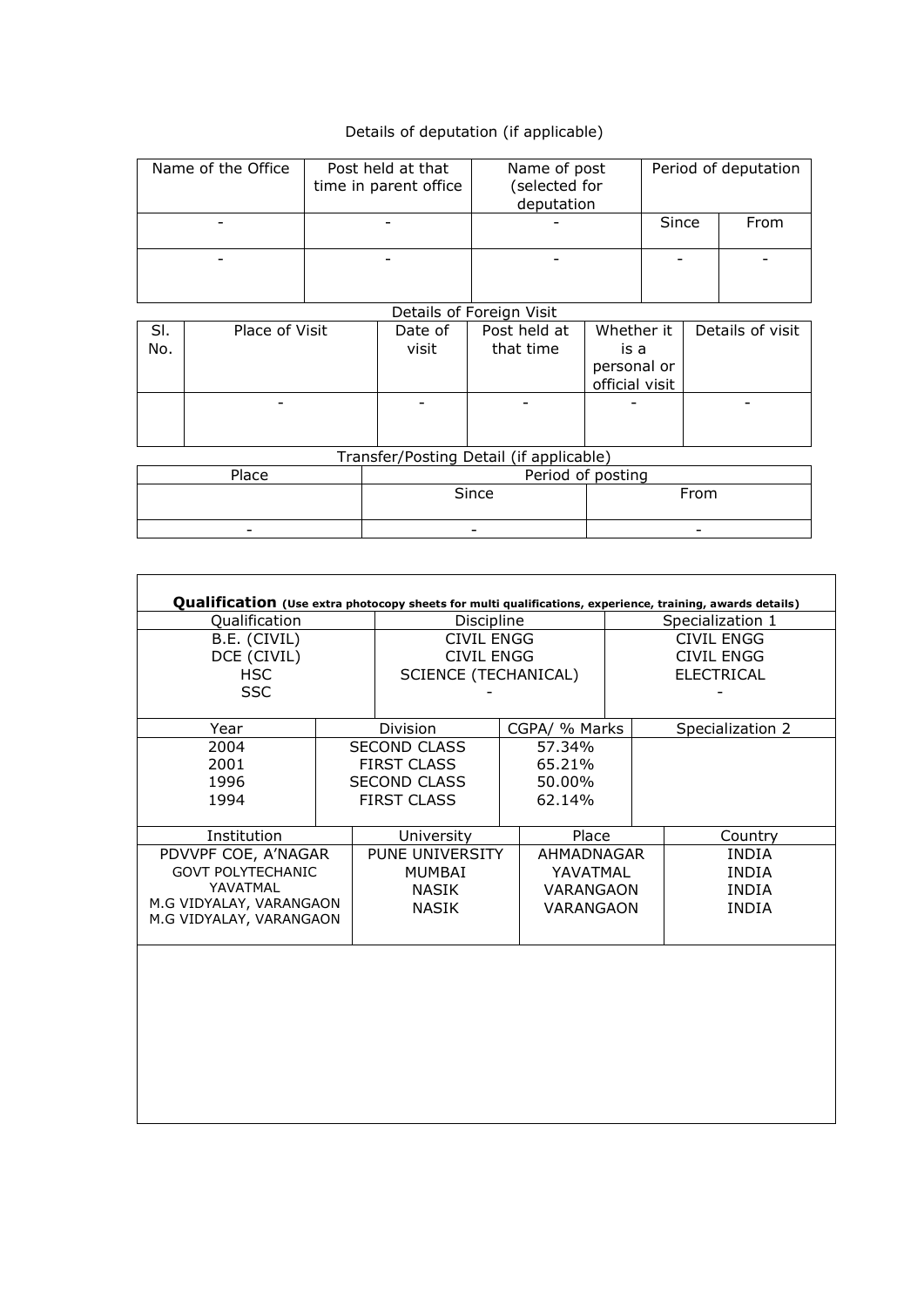| <b>Experience</b>               |                                              |                      |                                 |                     |                                                                   |                                                                                               |                     |                         |      |                       |                                                            |
|---------------------------------|----------------------------------------------|----------------------|---------------------------------|---------------------|-------------------------------------------------------------------|-----------------------------------------------------------------------------------------------|---------------------|-------------------------|------|-----------------------|------------------------------------------------------------|
| Type of Posting                 |                                              |                      |                                 |                     | Level                                                             |                                                                                               |                     |                         |      |                       |                                                            |
| 1) BR-I (J.E.-Civil)            |                                              |                      |                                 |                     | Group-B                                                           |                                                                                               |                     |                         |      |                       |                                                            |
| 2) Research field               |                                              |                      |                                 |                     | $Group-B$                                                         |                                                                                               |                     |                         |      |                       |                                                            |
| Designation                     |                                              |                      |                                 |                     | <b>Present Position</b>                                           |                                                                                               |                     |                         |      |                       |                                                            |
|                                 |                                              | 1) J.E (Civil)       |                                 |                     |                                                                   |                                                                                               |                     |                         |      |                       |                                                            |
|                                 |                                              |                      | 2) Research Assistant (Engg)    |                     | Research Assistant (Engg)                                         |                                                                                               |                     |                         |      |                       |                                                            |
|                                 |                                              | Ministry             |                                 |                     |                                                                   |                                                                                               |                     | Department              |      |                       |                                                            |
|                                 | 1) Ministry of Defence                       |                      |                                 |                     | 1) General Reserve Engg Force (GREF), BRO                         |                                                                                               |                     |                         |      |                       |                                                            |
|                                 |                                              |                      | 2) Ministry of Water Resources, |                     | 2) Central Water And Power Research Station<br>Khadakwasala, Pune |                                                                                               |                     |                         |      |                       |                                                            |
|                                 |                                              | Rejuvenation         | River Development & Ganga       |                     |                                                                   |                                                                                               |                     |                         |      |                       |                                                            |
|                                 |                                              | Office               |                                 |                     | Place                                                             |                                                                                               |                     |                         |      |                       |                                                            |
|                                 |                                              |                      | 1) Border Road Organization     |                     |                                                                   |                                                                                               |                     |                         |      |                       | 1) i) 117 RCC, C/o 99 APO, ii) HQ Project Deepak, C/56 APO |
|                                 |                                              |                      |                                 |                     |                                                                   |                                                                                               |                     |                         |      |                       |                                                            |
|                                 | 2) Central Water And Power                   |                      |                                 |                     |                                                                   | 2) KHADAKWASALA                                                                               |                     |                         |      |                       |                                                            |
|                                 |                                              |                      | Research Station Khadakwasala,  |                     |                                                                   |                                                                                               |                     |                         |      |                       |                                                            |
|                                 |                                              | Pune                 |                                 |                     |                                                                   |                                                                                               |                     |                         |      |                       |                                                            |
|                                 | <b>Experience Subject</b>                    |                      |                                 |                     |                                                                   |                                                                                               |                     | Period of Posting       |      |                       |                                                            |
|                                 | Major                                        |                      |                                 |                     |                                                                   | Minor                                                                                         |                     |                         | From |                       | To                                                         |
| 1) Design of Bridges, Culverts, |                                              |                      |                                 |                     |                                                                   | i) Making DPR, Maintaining                                                                    |                     |                         |      | i) 03 Oct 2007 to     | 30 March                                                   |
| Formation, Permanent,           |                                              |                      |                                 |                     |                                                                   | records of MPR, LPR for                                                                       |                     | $(117$ RCC)             |      |                       | 2011                                                       |
| surfacing Roads pertaining to   |                                              |                      |                                 |                     |                                                                   | ongoing works for various                                                                     |                     | Tawang                  |      |                       |                                                            |
| <b>BRO</b>                      |                                              |                      |                                 | sites               |                                                                   |                                                                                               |                     | (Arunachal              |      |                       |                                                            |
|                                 |                                              |                      |                                 |                     |                                                                   |                                                                                               |                     | Pradesh.                |      |                       |                                                            |
|                                 |                                              |                      |                                 |                     |                                                                   |                                                                                               |                     |                         |      |                       |                                                            |
|                                 |                                              |                      |                                 |                     |                                                                   |                                                                                               |                     |                         |      |                       |                                                            |
|                                 |                                              |                      |                                 |                     |                                                                   |                                                                                               |                     |                         |      |                       |                                                            |
|                                 |                                              |                      |                                 |                     |                                                                   | ii) Estimating and making                                                                     |                     |                         |      | ii) 07 April 2011     | 30 Oct                                                     |
|                                 |                                              |                      |                                 |                     |                                                                   | Technical sanction,                                                                           |                     | (HQ Project             |      |                       | 2011                                                       |
|                                 |                                              |                      |                                 |                     |                                                                   | Tendering, Budget                                                                             |                     |                         |      | Deepak) Shimla        |                                                            |
|                                 |                                              |                      |                                 |                     |                                                                   | Planning etc.                                                                                 |                     |                         |      |                       |                                                            |
| 2) Storm & wave hindcasting     |                                              |                      |                                 |                     |                                                                   | Preparing estimates for                                                                       |                     |                         |      | 10 Nov 2011           | <b>TILL</b>                                                |
| studies, Hydraulic model        |                                              |                      |                                 |                     |                                                                   | client sponsored project,                                                                     |                     |                         |      |                       | <b>DATE</b>                                                |
| studies for Breakwater, sea     |                                              |                      |                                 |                     |                                                                   | Handling monthly                                                                              |                     |                         |      |                       |                                                            |
| walls etc. related to coastal   |                                              |                      |                                 |                     | correspondence etc                                                |                                                                                               |                     |                         |      |                       |                                                            |
| engg                            |                                              |                      |                                 |                     |                                                                   |                                                                                               |                     |                         |      |                       |                                                            |
|                                 |                                              |                      |                                 |                     |                                                                   | Note:-Refer the Annexure to fill above Major, Minor Subjects and below given training subject |                     |                         |      |                       |                                                            |
| (minimum 1 week & above)        |                                              |                      |                                 |                     |                                                                   |                                                                                               |                     |                         |      |                       |                                                            |
| Training                        |                                              |                      |                                 |                     |                                                                   |                                                                                               |                     |                         |      |                       |                                                            |
|                                 | <b>Training Year</b><br><b>Training Name</b> |                      |                                 |                     |                                                                   |                                                                                               |                     | <b>Training Subject</b> |      |                       |                                                            |
|                                 |                                              |                      |                                 |                     |                                                                   |                                                                                               |                     |                         |      |                       |                                                            |
|                                 | Level                                        |                      | Institute Name, Place           |                     |                                                                   |                                                                                               | Field Visit Country |                         |      |                       | Field Visit Place (within India)                           |
|                                 |                                              |                      |                                 |                     |                                                                   |                                                                                               |                     |                         |      |                       |                                                            |
|                                 |                                              |                      |                                 |                     |                                                                   | Period of Training                                                                            |                     |                         |      |                       | Result                                                     |
| Sponsoring Authority            |                                              |                      |                                 |                     | To                                                                | Duration<br>in Weeks)                                                                         |                     |                         |      | Qualified             |                                                            |
| From                            |                                              |                      |                                 |                     |                                                                   |                                                                                               |                     | Not Qualified           |      |                       |                                                            |
| <b>Awards/Publications</b>      |                                              |                      |                                 |                     |                                                                   |                                                                                               |                     |                         |      |                       |                                                            |
|                                 |                                              | Type of Activity:    |                                 |                     |                                                                   |                                                                                               | Academic            |                         |      |                       | Non Academic                                               |
|                                 |                                              | <b>Activity Area</b> |                                 |                     | <b>Activity Subject</b>                                           |                                                                                               |                     |                         |      | <b>Activity Title</b> |                                                            |
|                                 |                                              |                      |                                 |                     |                                                                   |                                                                                               |                     |                         |      |                       |                                                            |
| Month<br>Year<br>Day            |                                              |                      |                                 |                     | Activity<br>Level                                                 |                                                                                               |                     |                         |      |                       |                                                            |
|                                 |                                              |                      |                                 | Description/Remarks |                                                                   |                                                                                               |                     |                         |      |                       |                                                            |
| $\frac{1}{2}$                   |                                              |                      |                                 |                     |                                                                   |                                                                                               |                     |                         |      |                       |                                                            |